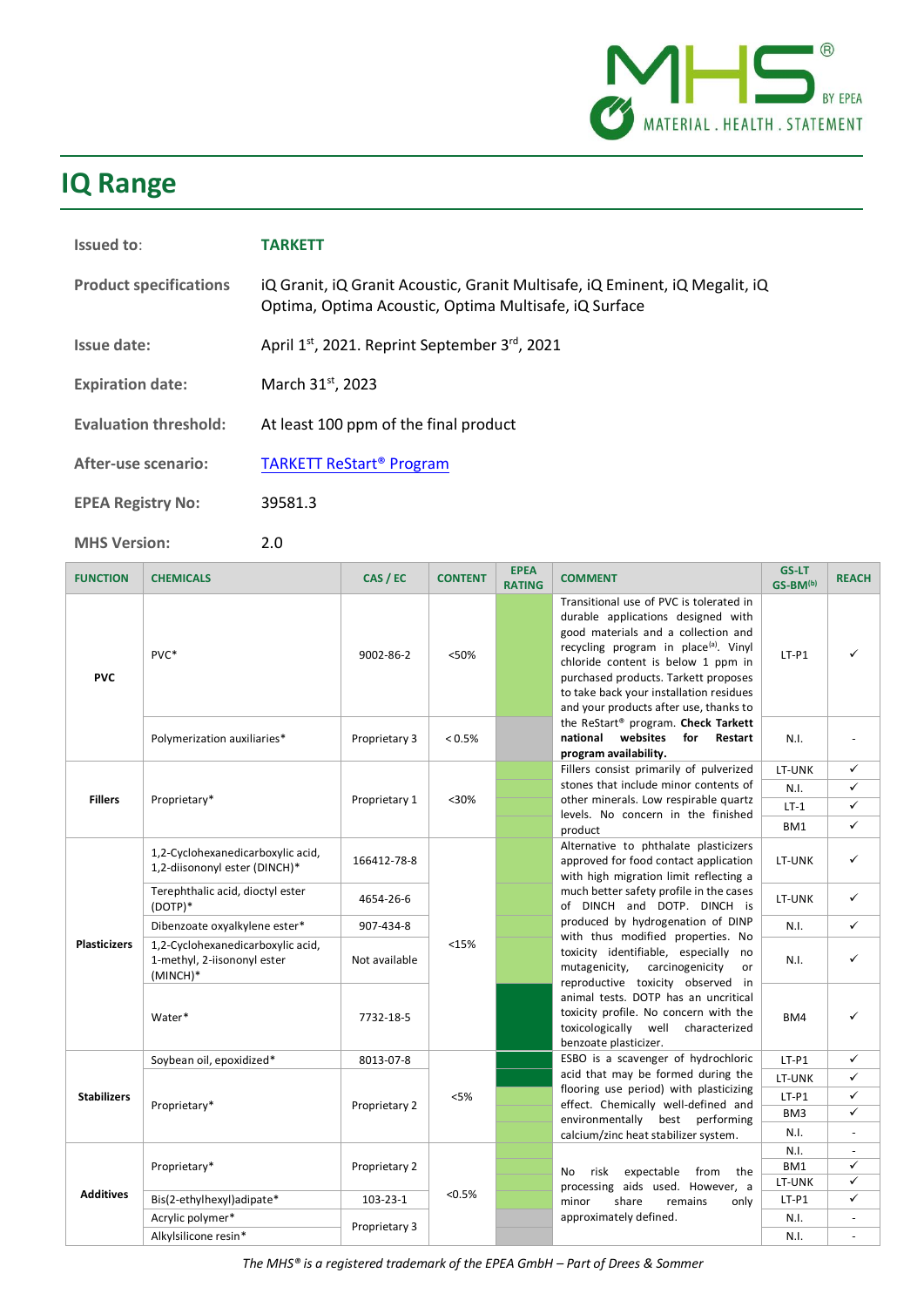| <b>FUNCTION</b>                               | <b>CHEMICALS</b>                     | CAS / EC      | <b>CONTENT</b> | <b>EPEA</b><br><b>RATING</b>                                                                                                                          | <b>COMMENT</b>                                                                                                                                                                                                                           | <b>GS-LT</b><br>$GS-BM^{(b)}$ | <b>REACH</b>             |  |  |  |  |
|-----------------------------------------------|--------------------------------------|---------------|----------------|-------------------------------------------------------------------------------------------------------------------------------------------------------|------------------------------------------------------------------------------------------------------------------------------------------------------------------------------------------------------------------------------------------|-------------------------------|--------------------------|--|--|--|--|
| <b>Pigments</b>                               | Titanium Dioxide*                    | 13463-67-7    | <1.5%          |                                                                                                                                                       | Potential health issue related to dust<br>inhalation during mining/production<br>of titanium dioxide. No concern in the<br>finished product. Chlorinated and<br>copper containing pigments are not<br>recommended in the context of PVC. | $LT-1$                        | $\checkmark$             |  |  |  |  |
|                                               | Carbon Black*                        | 1333-86-4     |                |                                                                                                                                                       |                                                                                                                                                                                                                                          | BM1                           | $\checkmark$             |  |  |  |  |
|                                               | Pigment Yellow 110*                  | 106276-80-6   |                |                                                                                                                                                       |                                                                                                                                                                                                                                          | $LT-P1$                       | $\checkmark$             |  |  |  |  |
|                                               | Pigment Red 254*                     | 84632-65-5    |                |                                                                                                                                                       |                                                                                                                                                                                                                                          | LT-UNK                        | $\checkmark$             |  |  |  |  |
|                                               | Pigment Yellow 95*                   | 5280-80-8     |                |                                                                                                                                                       |                                                                                                                                                                                                                                          | $LT-P1$                       | $\checkmark$             |  |  |  |  |
|                                               | Silicon dioxide*                     | 69012-64-2    |                |                                                                                                                                                       |                                                                                                                                                                                                                                          | $LT-1$                        | $\checkmark$             |  |  |  |  |
|                                               | Aluminum trihydrate*                 | 1333-84-2     |                |                                                                                                                                                       |                                                                                                                                                                                                                                          | BM <sub>2</sub>               | $\checkmark$             |  |  |  |  |
|                                               | Aluminum phosphate*                  | 7784-30-7     |                |                                                                                                                                                       |                                                                                                                                                                                                                                          | LT-UNK                        | $\checkmark$             |  |  |  |  |
|                                               | Mica*                                | 12001-26-2    |                |                                                                                                                                                       |                                                                                                                                                                                                                                          | LT-UNK                        | $\checkmark$             |  |  |  |  |
|                                               | Zirconium dioxide*                   | 1314-23-4     |                |                                                                                                                                                       |                                                                                                                                                                                                                                          | LT-UNK                        | $\checkmark$             |  |  |  |  |
|                                               | Proprietary*                         | Proprietary 2 |                |                                                                                                                                                       |                                                                                                                                                                                                                                          | BM1                           | $\checkmark$             |  |  |  |  |
|                                               |                                      | Proprietary 2 | <1%            |                                                                                                                                                       | Complex coating macropolymer based<br>on polyurethane acrylate that is UV<br>cured during application. The chemical<br>of<br>the<br>polyurethane<br>nature<br>contribution is object of investigations                                   | None                          | $\checkmark$             |  |  |  |  |
| <b>Surface</b>                                | Proprietary*                         |               |                |                                                                                                                                                       |                                                                                                                                                                                                                                          | $LT-P1$                       | $\checkmark$             |  |  |  |  |
| <b>Treatment</b>                              | Water                                | 7732-18-5     |                |                                                                                                                                                       |                                                                                                                                                                                                                                          | BM4                           | $\checkmark$             |  |  |  |  |
|                                               | Polyurethane*                        | Proprietary 3 |                |                                                                                                                                                       |                                                                                                                                                                                                                                          | N.I.                          | $\omega$                 |  |  |  |  |
|                                               | Polyurethane*                        | Proprietary 3 | <10%           |                                                                                                                                                       | Approximately defined, polyurethane-<br>based acoustic layer                                                                                                                                                                             | N.I.                          |                          |  |  |  |  |
| <b>Acoustic</b><br>layer <sup>(*)</sup>       | MDI based Prepolymer*                |               |                |                                                                                                                                                       |                                                                                                                                                                                                                                          | N.I.                          | $\overline{\phantom{a}}$ |  |  |  |  |
|                                               | Carbon black*                        | 1333-86-4     |                |                                                                                                                                                       |                                                                                                                                                                                                                                          | BM1                           | $\checkmark$             |  |  |  |  |
| <b>THEREOF:</b>                               |                                      |               |                |                                                                                                                                                       |                                                                                                                                                                                                                                          |                               |                          |  |  |  |  |
| <b>Content sourced from abundant minerals</b> |                                      |               | 56%            | Calcium carbonate and the chlorine part of PVC are most predominant<br>contributors to this figure.                                                   |                                                                                                                                                                                                                                          |                               |                          |  |  |  |  |
|                                               | - Internal post-industrial source    |               |                | Raw materials used to generate the recycled content have all an industrial<br>25%<br>pre-use origin and are therefore chemically largely defined. The |                                                                                                                                                                                                                                          |                               |                          |  |  |  |  |
| Recycled                                      | (Reprocessed own production output)  |               |                |                                                                                                                                                       |                                                                                                                                                                                                                                          |                               |                          |  |  |  |  |
| content                                       | - Post-installation / Pre-use source |               | 0.5%           | contribution of the recycled content is highlighted with * after the                                                                                  |                                                                                                                                                                                                                                          |                               |                          |  |  |  |  |
|                                               | - Post-use source                    |               | L,             | chemical name.                                                                                                                                        |                                                                                                                                                                                                                                          |                               |                          |  |  |  |  |
| <b>Biologically</b><br>renewable              | - Animal                             |               |                | No chemical with a possible animal origin is identified.                                                                                              |                                                                                                                                                                                                                                          |                               |                          |  |  |  |  |
| content                                       | - Vegetal                            |               | 5%             | Epoxidized soybean oil is of vegetal origin and the only source identified.                                                                           |                                                                                                                                                                                                                                          |                               |                          |  |  |  |  |

(\*) The acoustic layer is used only in the production of the iQ Optima Acoustic specification.

EPEA's rating methodology is based on the Cradle-to-Cradle approach with the European Precautionary principle. It is made in relation with a quality target, an after-use scenario and on the background of the specific supply chain materials used by the article's manufacturer. The assessment of hazard/safety properties of chemicals is made at the best of our knowledge at the date of MHS™ issue (see further [MHS Development Guidance V2.0\)](https://epea.com/fileadmin/user_upload/2.0_Leistungen/MHS_Guidance_document_V2.0___EPEA_2019.pdf). EPEA believes the data forth herein are accurate as of the date hereof. EPEA makes no warranty with respect thereto and expressly disclaims all liability for reliance thereon. Such data are offered solely for your consideration, investigation, and verification.

**Dr. Peter Mösle Dr. Alain Rivière** 



Partner & Managing Director Scientific Supervisor